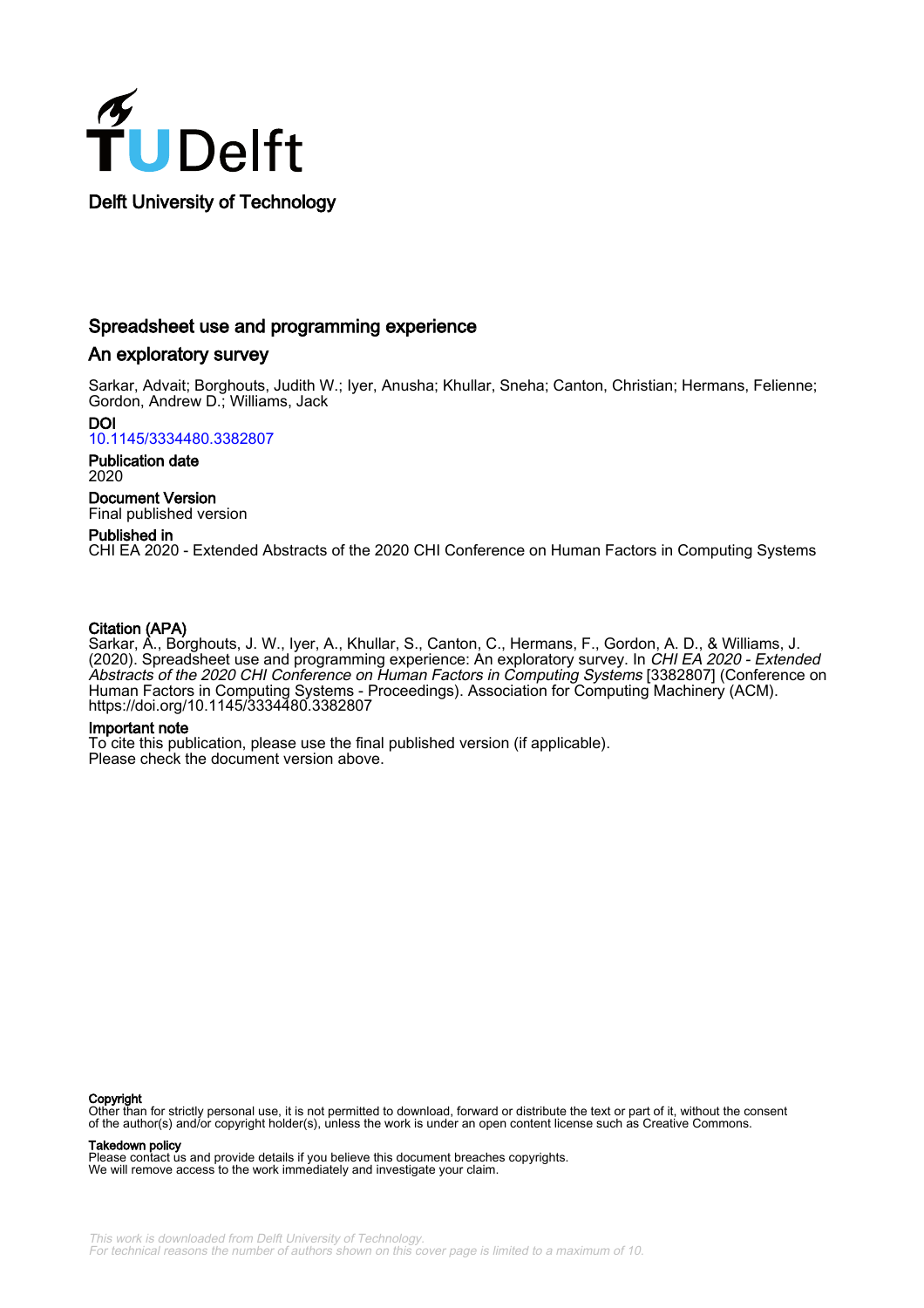# **Spreadsheet Use and Programming Experience: an Exploratory Survey**

| Advait Sarkar <sup>1,4</sup><br>Judith W. Borghouts <sup>1</sup><br>Anusha Iyer <sup>1</sup><br>Sneha Khullar <sup>2</sup><br>Christian Canton <sup>2</sup><br>Felienne Hermans <sup>3</sup><br>Andrew D. Gordon <sup>1,5</sup><br>Jack Williams $1$ | <sup>1</sup> Microsoft Research<br>Cambridge, United Kingdom<br>advait@microsoft.com<br>i.anusha@gmail.com<br>judith_borghouts@hotmail.com<br>adg@microsoft.com<br>t-jowil@microsoft.com | <b>Abstract</b><br>We report results from a survey on spreadsheet use and<br>experience with textual programming languages ( $n = 49$ ).<br>We find significant correlations between self-reported for-<br>mula experience, programming experience, and overall<br>spreadsheet experience. We discuss the implications of<br>our findings for spreadsheet research and end-user pro-<br>gramming research, more generally. |
|------------------------------------------------------------------------------------------------------------------------------------------------------------------------------------------------------------------------------------------------------|------------------------------------------------------------------------------------------------------------------------------------------------------------------------------------------|----------------------------------------------------------------------------------------------------------------------------------------------------------------------------------------------------------------------------------------------------------------------------------------------------------------------------------------------------------------------------------------------------------------------------|
| <sup>2</sup> Microsoft<br>Redmond WA, USA<br>snkhulla@microsoft.com<br>chcanton@microsoft.com                                                                                                                                                        | <sup>3</sup> Delft University of Technology<br>Delft. Netherlands<br>f.f.j.hermans@liacs.leidenuniv.nl                                                                                   | <b>Author Keywords</b><br>spreadsheets; programming; expertise; experience; end-<br>user programming; survey                                                                                                                                                                                                                                                                                                               |
| <sup>4</sup> University of Cambridge<br>Cambridge, United Kingdom                                                                                                                                                                                    | <sup>5</sup> University of Edinburgh<br>Edinburgh, United Kingdom                                                                                                                        | <b>CCS Concepts</b><br>$\cdot$ Social and professional topics $\rightarrow$ Computing liter-<br>acy; Informal education; $\cdot$ Applied computing $\rightarrow$ Spread-<br>sheets; $\cdot$ Human-centered computing $\rightarrow$ Empirical stud-                                                                                                                                                                         |

Permission to make digital or hard copies of part or all of this work for personal or classroom use is granted without fee provided that copies are not made or distributed for profit or commercial advantage and that copies bear this notice and the full citation on the first page. Copyrights for third-party components of this work must be honored. For all other uses, contact the owner/author(s).

*CHI '20 Extended Abstracts, April 25–30, 2020, Honolulu, HI, USA.*  © 2020 Copyright is held by the author/owner(s). ACM ISBN 978-1-4503-6819-3/20/04.

<http://dx.doi.org/10.1145/3334480.3382807>

**Introduction**

Spreadsheets are an empowering technology; users can store, manipulate, and analyse data for their own benefit. Yet there is a wide spectrum of spreadsheet expertise, which creates disparities between users. Recent analyses have shown that as little as ∼7% of spreadsheets contain formulas, suggesting that much spreadsheet use consists of little more than data storage and manipulation [\[2\]](#page-7-0).

*ies in HCI;* •**General and reference** → Empirical studies;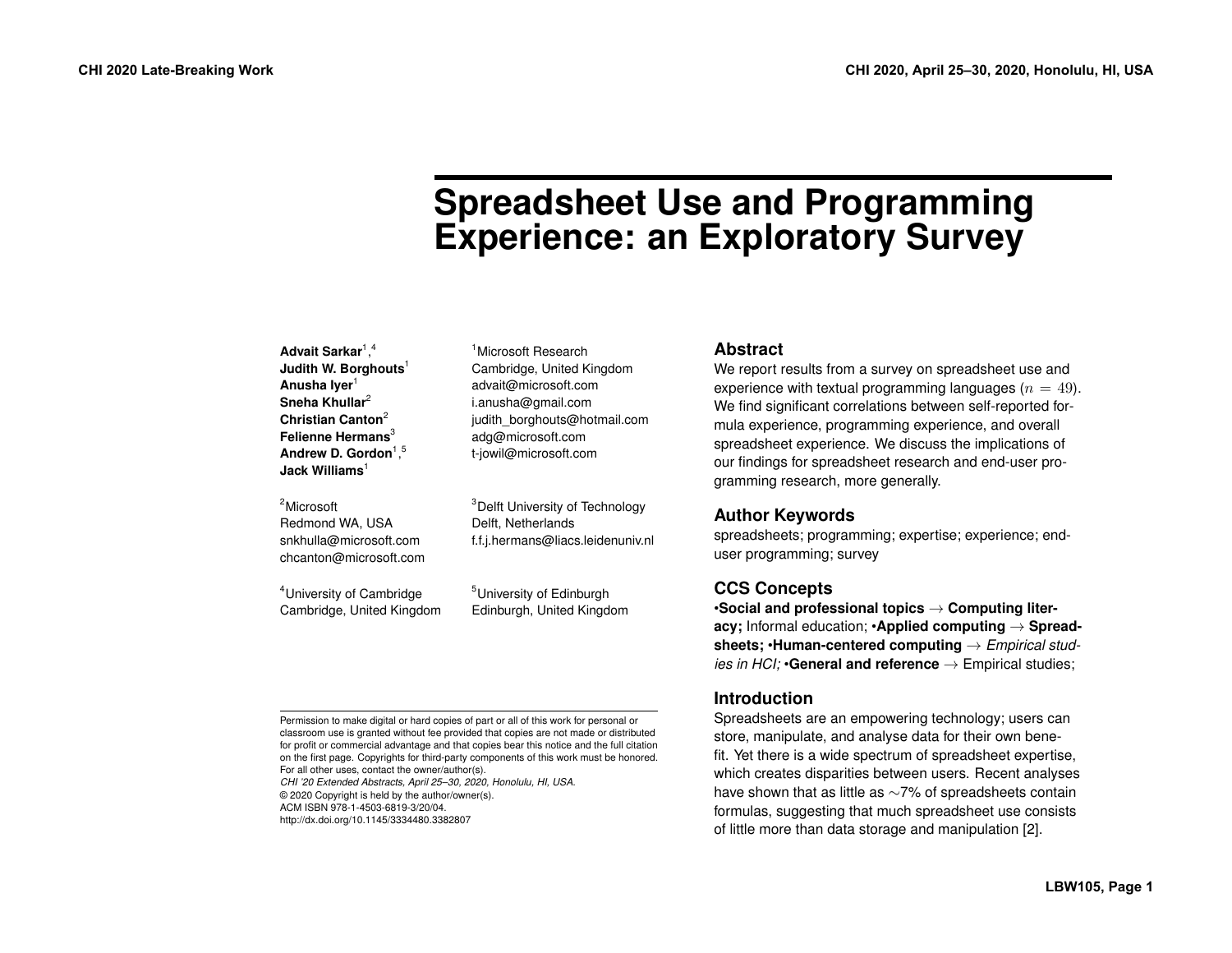Previous work has shown how spreadsheet expertise is acquired in 'informal, opportunistic, and social' ways [\[28\]](#page-8-0) – learnt primarily on the job, from informal resources such as online fora, and help from colleagues [\[23\]](#page-8-1). However, while previous work has focused on how the social environment can foster the acquisition of spreadsheet expertise, it has not explored how the rest of the users' technical ecosystem may play a role. The workplace as well as the education landscape has changed. It is increasingly common for people to acquire formal experience in computing and programming, whether it is through a computing curriculum at school,<sup>1</sup> after school code clubs,<sup>2</sup> or at university – where there is growing demand for programming courses in noncomputing degrees [\[8\]](#page-7-1), or at work, through personal efforts to become 'conversational' at programming [\[9\]](#page-7-2).

In this paper, we aim to open up a relatively under-explored theme within the field of programming expertise, namely, the interplay of traditional programming expertise (in a textual programming language such as Python or Java), and end-user programming in spreadsheets. This contrasts with previous research in end-user programming expertise, that has viewed people through the narrow slice of their experience with a specific tool. In doing so we seek to better understand, and to be better prepared for, the impact of increased programming literacy on spreadsheet expertise. For instance, may we assume that an increase in formula expertise within the population will naturally follow from the increase in programming literacy?

Our research question is, therefore: *is programming experience related to spreadsheet experience?* We present the design and results of an exploratory survey to find out.

# **Background**

*Theories of programming expertise* 

There are multiple theories for the development of programming expertise. The leading theory holds that learning to program consists of a knowledge-restructuring process, leading to the development of hierarchical schemata – units of knowledge – that allow people to succeed at the activity of programming [\[10\]](#page-7-3). This theory derives from constructivist [\[6\]](#page-7-4) and constructionist [\[24\]](#page-8-2) perspectives. However, recent work has questioned the constructivist account of learning, suggesting that this view has been received and perpetuates due to incidental social circumstances, and that alternatives remain extremely under-explored, especially when compared with language or mathematics education [\[17\]](#page-8-3).

While the mechanism of expertise acquisition is still debated, certain differences between expert and novice programmers are consistently observed. Expert programmers have highly organised knowledge that allows them to do better at recall tasks [\[33,](#page-9-0) [7\]](#page-7-5). Beginner programmers understand individual lines of code but not the relationships between them; experts see the more abstract, overall pattern of a program [\[20\]](#page-8-4). The effect of working memory and experience on programming skill is mediated through programming knowledge [\[3\]](#page-7-6). Experts possess sophisticated mental imagery representing software designs, which they can mentally manipulate and externalise as design and communication resources [\[25\]](#page-8-5).

## *Spreadsheet expertise*

*What motivates people to acquire spreadsheet expertise?*  Spreadsheet learning tends to be goal-driven rather than structured [\[22,](#page-8-6) [28\]](#page-8-0), an approach that could lead to lower quality spreadsheets as users do not acquire principles of design. Spreadsheet users are usually focused on understanding their problem domain, rather than understanding

<span id="page-2-1"></span><span id="page-2-0"></span>[<sup>1</sup>https://www.gov.uk/government/publications/](https://www.gov.uk/government/publications/national-curriculum-in-england-computing-programmes-of-study)  [national-curriculum-in-england-computing-programmes-of-study 2](https://www.gov.uk/government/publications/national-curriculum-in-england-computing-programmes-of-study)<https://codeclub.org/en/>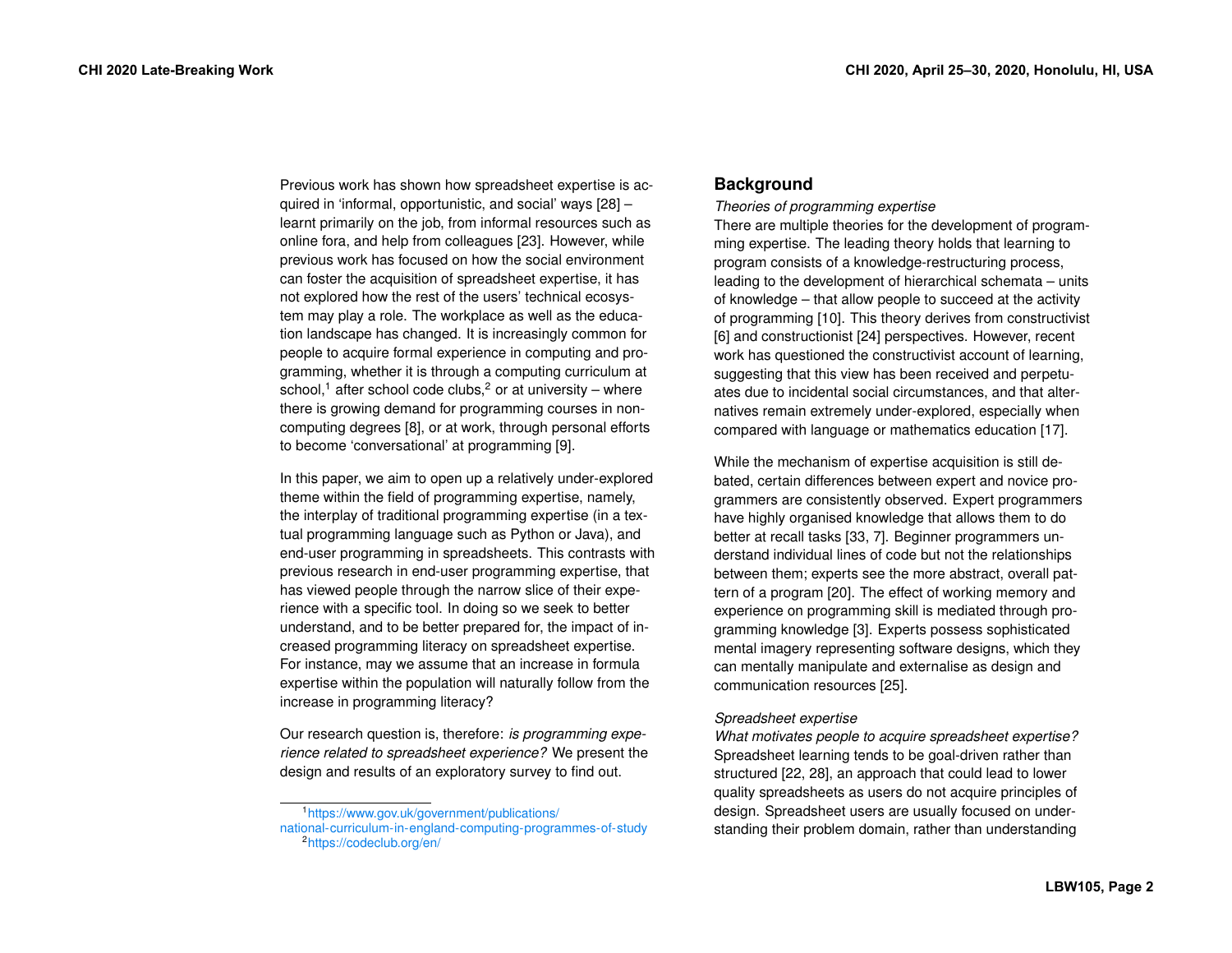#### Question & answer text

## **How would you classify your spreadsheet experience?** *(single choice)*

(1) Little or no experience (2) Some experience, but I'm still a beginner (3) A lot of experience, but my use is basic (4) A lot of experience, and I use some advanced features (5) A lot of experience with many advanced features

## **What is the main purpose of spreadsheets you use?** *(multiple choice)*

- Maintaining lists (e.g. names and addresses)
- Tracking data (e.g. budgets, sales, inventories)
- Analysing data (e.g. financial, operational)
- Determining trends and making projections
- <span id="page-3-0"></span>- Other *(free text response)*

**Table 1:** Main questionnaire items in our final survey (part 1).

programming, and therefore while they might become more familiar with their domain due to spreadsheet experience, they might not necessarily become better programmers [\[15\]](#page-8-7). Learning out of necessity rather than curiosity has also been found for web designers [\[11\]](#page-7-7).

*How is spreadsheet expertise acquired?* 

Small groups of people within organisations have been found to be responsible for sharing files, establishing and perpetuating 'informally-defined norms of behaviour' [\[21\]](#page-8-8). While beginners learn spreadsheets mainly socially through colleagues, experts are more likely to further their knowledge using books, manuals and online resources, and in either case formal training is not common [\[19,](#page-8-9) [23,](#page-8-1) [28\]](#page-8-0). There is support for *constructivist* and *constructionist* accounts of spreadsheet expertise development; a think-aloud study of 10 participants [\[26\]](#page-8-10) found that participants who self-explain while trying to learn how to use spreadsheets prove to be better problem solvers. A further study found that problem solving is a more effective method for acquiring spreadsheet skills than watching tutorials [\[18\]](#page-8-11).

*What differentiates spreadsheet experts from non-experts?*  The flexibility of spreadsheets permits a variety of 'coping mechanisms' for users to deal with low expertise, without having to acquire additional expertise [\[28\]](#page-8-0). In some cases, these coping mechanisms can be characterised as 'bad practice' [\[19\]](#page-8-9), which differentiates experts and non-experts; experts perform more planning and design activities when writing spreadsheets. Experts exhibit greater appreciation for the legibility of formulas to themselves and others, helping them avoid 'smells' [\[16\]](#page-8-12). Non-expert spreadsheet users sometimes collaborate with experts who can complete highexpertise tasks, therefore alleviating the need to learn, although this collaboration sometimes has an informal learning outcome for the non-expert [\[23\]](#page-8-1).

## *Measuring expertise*

Previous work has used several indicators as direct or indirect measures of programming experience. A comprehensive review of 161 papers that measure programming experience is given by Feigenspan et al. [\[14\]](#page-8-13), which we will not repeat in detail. In summary, they found eight categories of measures (plus a ninth category of 'unreported'): years of programming experience, education level, self-estimation, unspecified questionnaire, size of programs written by the subject, unspecified pre-test, and skill estimation by the subject's supervisor/manager.

Ad-hoc programming tasks or tests are sometimes used [\[4\]](#page-7-8). Months or years of 'tenure' as participants on a project or on a platform such as GitHub are also sometimes used as proxies [\[32\]](#page-9-1). The measurement of *end-user* programming expertise specifically is under-explored, although one survey did show that Likert-scale questionnaire items could reliably be used to measure end-user computing skills [\[31\]](#page-9-2).

In our exploratory study, we needed a concept that could be operationalised as a questionnaire item. We therefore choose to focus on self-reported experience, rather than developing mechanical tests of expertise, as previous work has shown that it is possible for respondents to self-report in a consistent manner [\[14,](#page-8-13) [30\]](#page-9-3). Self-reported experience measures do have the limitation that respondents may give levels different interpretations; respondents with lower experience may inadvertently place themselves on a higher experience level (a version of the Dunning-Kruger effect [\[13\]](#page-7-9)), and respondents with higher experience may rate themselves lower due to greater self-awareness or modesty. Nonetheless, the provision of additional information to help respondents self-assess, as well as the opportunity to consult with the experimenters for clarification, can greatly mitigate these effects. For example, in some cases where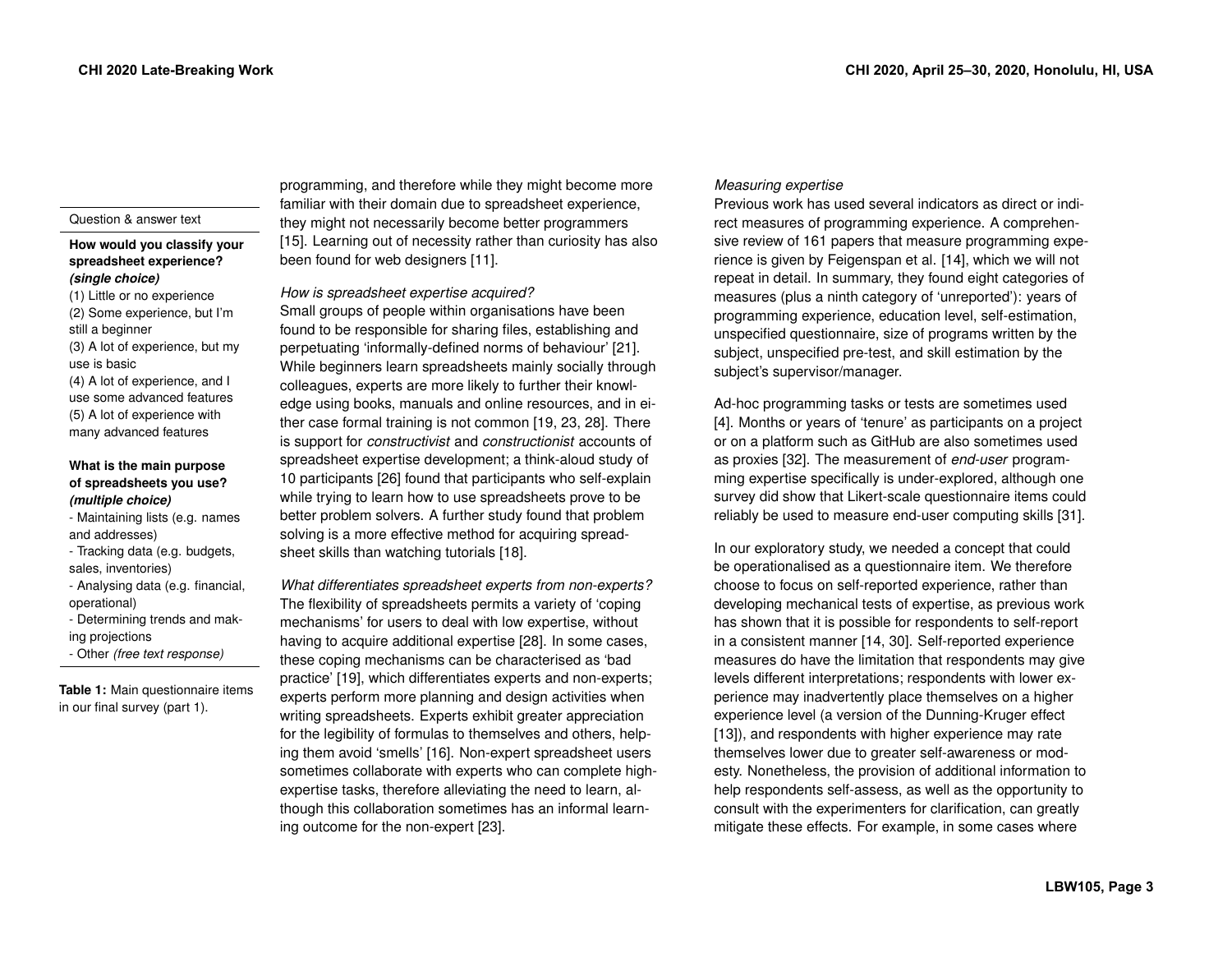#### Question & answer text

## **Which best describes your expertise with spreadsheet formulas?** *(single choice)*

- (1) I don't know what they are (2) I know what they are but don't use them
- (3) I only use a few basic functions (such as SUM and AVERAGE) in my formulas. I don't know how to do more advanced things.
- (4) I only use a few basic functions in my formulas. I know how to do more advanced things, but I rarely / never need to.
- (5) I use a variety of different functions in my formulas (6) I use a variety of functions. I have written my own functions using VBA, or installed add-ins that make new functions available.

## **Which best describes your programming experience in traditional programming languages, such as Java, Python, C, SQL, R, JavaScript, VBA, etc.?** *(single choice)*

- (1) I have never programmed (2) I have learnt a little bit but never used it
- (3) I know enough to use it for small infrequent tasks (4) I am moderately experienced and write programs regularly (5) I am highly experienced (6) I program or have programmed in a professional capacity (7) Other *(free text response)*

<span id="page-4-1"></span>**Table 2:** Main questionnaire items in our final survey (part 2).

the sample is from a well-defined group (e.g., a university course cohort), response consistency on a self-reported experience question can be improved by asking respondents to rank their own position within the peer group [\[27\]](#page-8-14). An additional advantage of self-reporting is that it allows the opportunity to capture aspects of expertise that are hard to measure using tests (such as planning and design skills), but which make up a significant portion of expertise as manifested.

# **Survey**

The survey was implemented using Microsoft Forms[.3](#page-4-0) Participants were first presented with a brief description of the survey and signed a form of informed consent. Participants optionally provided the following demographic information: age range and occupation. Participants also noted the specific spreadsheet application(s) they normally used. We did not record the gender or location of participants.

To test the questionnaire we conducted a pilot survey with a convenience sample of 15 respondents. After they completed the survey, we discussed the appropriateness and effectiveness of the questionnaire items with our pilot participants. Our pilot prompted several adjustments to the survey design and implementation. The main questions used in our final questionnaire can be found in Tables [1](#page-3-0) and [2.](#page-4-1) For brevity, we have excluded some questions such as optional demographics.

## *Participants*

After revising the questionnaire, we recruited a fresh sample of 57 participants, located mostly in the UK and USA, through a combination of convenience and snowball sampling. This is unlikely to be representative of the global population. In our report, we therefore avoid drawing general inferences of population-level distributions, but instead focus on within-subjects correlations along different measures. The following general results serve purely to illustrate the constitution of our participants.

- **Age**: 56 respondents chose to provide their age range (1 declined). Of those that provided age range, the median and mode age range was 25-34.
- **Applications used**: all 57 participants reported regular use of Microsoft Excel, with 43 (75%) being exclusive Excel users. Twelve (21%) reported use of Google Sheets and Excel. One participant reported use of OpenOffice Calc and Excel, and another participant reported use of Apple Numbers and Excel.
- **Spreadsheet use cases**: previous work had revealed four categories of spreadsheet use [\[19\]](#page-8-9), which we tracked using a questionnaire item. Analysing data (e.g., financial, operational) was the most common use case, regularly encountered by 43 respondents (75%). Nonetheless, all use cases were common amongst some respondents, with the least common use case ('Determining trends and making projections') still encountered by 10 respondents (18%).
- **Occupations**: respondents reported a wide range of occupations. They included academic research, business administration, marketing, sales, healthcare, education, and financial analysis.

# **Results**

We assigned numeric codes to the responses for the questionnaire items regarding self-reported spreadsheet experience, formula experience, and programming experience. These were assigned integer codes from 1-5, 1-6,

## <span id="page-4-0"></span>[3https://forms.office.com](https://forms.office.com)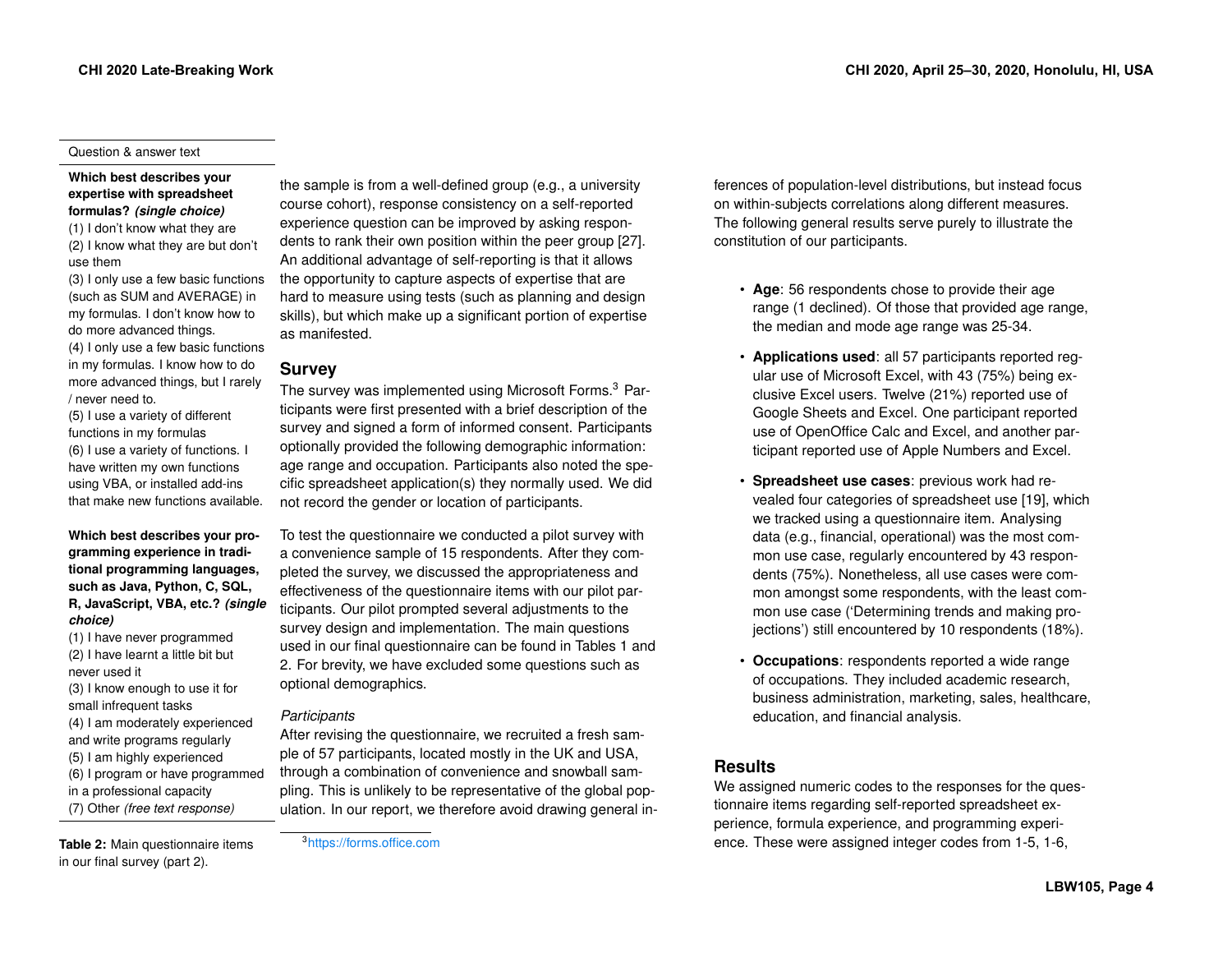|            |   | Spreadsheet<br>experience |    |   |  |
|------------|---|---------------------------|----|---|--|
|            |   | 3                         |    | 5 |  |
| experience | 3 | 5                         |    |   |  |
| Formula    | 4 | 9                         | 6  |   |  |
|            | 5 | 2                         | 16 | 3 |  |
|            | 6 | 2                         | 3  | 2 |  |

<span id="page-5-0"></span>**Figure 1:** Counts of users at each level of formula and spreadsheet experience (higher is more experienced).

|                          |   | Programming<br>experience |   |   |   |
|--------------------------|---|---------------------------|---|---|---|
|                          |   |                           |   | З |   |
| preadsheet<br>experience | 3 |                           | հ |   |   |
|                          |   | 6                         | 8 | 6 | հ |
|                          |   |                           |   | વ |   |

<span id="page-5-1"></span>**Figure 2:** Counts of users at each level of spreadsheet and programming experience (higher is more experienced).

|            |   | Programming<br>experience |   |   |                |
|------------|---|---------------------------|---|---|----------------|
|            |   |                           | 2 | 3 |                |
| experience | 3 | 5                         |   |   |                |
| Formula    |   | 3                         |   | 3 | $\overline{2}$ |
|            | 5 | 5                         |   | 5 |                |
|            | Բ |                           |   | 5 |                |

<span id="page-5-2"></span>**Figure 3:** Counts of users at each level of formula and programming experience.

and 1-6 respectively, with 1 denoting the point of lowest self-reported experience. These codes establish an ordinal ranking of responses. Throughout our analysis, the correlations we report are Spearman's  $\rho(r_s)$ . We apply a Bonferroni correction to our significance threshold  $\alpha$ . For brevity, we henceforth use the word 'experience' to mean our ordinal scale measure of participants' self-reported experience. Certain groups were underrepresented in our sample. Programming experience levels 5 and 6, formula experience levels 1 and 2, and spreadsheet experience levels 1 and 2 all had 3 or fewer participants. We removed these groups from our correlation analysis, leaving us with a final sample of  $n = 49$ .

We find that spreadsheet experience and formula experience are positively correlated (Spearman's  $r_s = 0.52$ ,  $p = 1.3 \cdot 10^{-4}$  $p = 1.3 \cdot 10^{-4}$  $p = 1.3 \cdot 10^{-4}$ ). See Figure 1. This is the least surprising of our observed correlations, as much advanced spreadsheet use involves formulas.

We find that, although spreadsheet experience has a weak positive correlation coefficient with programming experience, this correlation is not statistically significant (Spearman's  $r_s = 0.26$ ,  $p = 0.07$ ). See Figure [2.](#page-5-1) Respondents with different levels of spreadsheet experience all showed a wide range of self-reported programming experience.

We find that formula experience and programming experience are positively correlated (Spearman's  $r_s = 0.42$ ,  $p = 2.6 \cdot 10^{-3}$ . See Figure [3.](#page-5-2) This tells us that while we cannot assume that experienced spreadsheet users in general are more likely to have some experience of programming in a textual programming language, we *can* expect that spreadsheet users who are highly experienced at using *formulas* are more likely to also have experience of programming in a traditional language. This is discussed in greater detail in the next section.

We included a questionnaire item about spreadsheet use cases identified in previous work [\[5\]](#page-7-10). We did not observe any correlation between spreadsheet experience and the four use cases we track (determining trends, analysing data, tracking data, and maintaining lists), although the first two did skew slightly towards higher experience.

# **Discussion**

Recall that we use 'experience' to mean our ordinal scale measure of participants' self-reported experience. We observed a correlation between spreadsheet and formula experience. This was expected; much of utility of spreadsheets is derived from formulas, which transform spreadsheets from passive datastores into active programs, and many features of spreadsheets are supported by formulas. For example, conditional formatting and data validations can both be specified in terms of formulas, and the name manager is only useful if names are referenced in formulas.

Furthermore, we observed that spreadsheet experience is not (significantly) correlated with programming experience. This can be attributed to the diversity of ways in which spreadsheet experience can manifest. Recall that we did not observe a relationship between use cases and spreadsheet experience. Nonetheless, certain use cases for spreadsheets (such as tracking data, and maintaining lists) require very little or no formula use. It is possible, therefore, to have high levels of experience using spreadsheets in this manner, without necessarily acquiring expertise in formula authoring (and by extension, in programming). Other phenomena, such as the delegation of formula authoring to others with more expertise [\[23\]](#page-8-1), may also help in maintaining this diversity.

Our most interesting observation is that formula experience is correlated with programming experience. To our knowl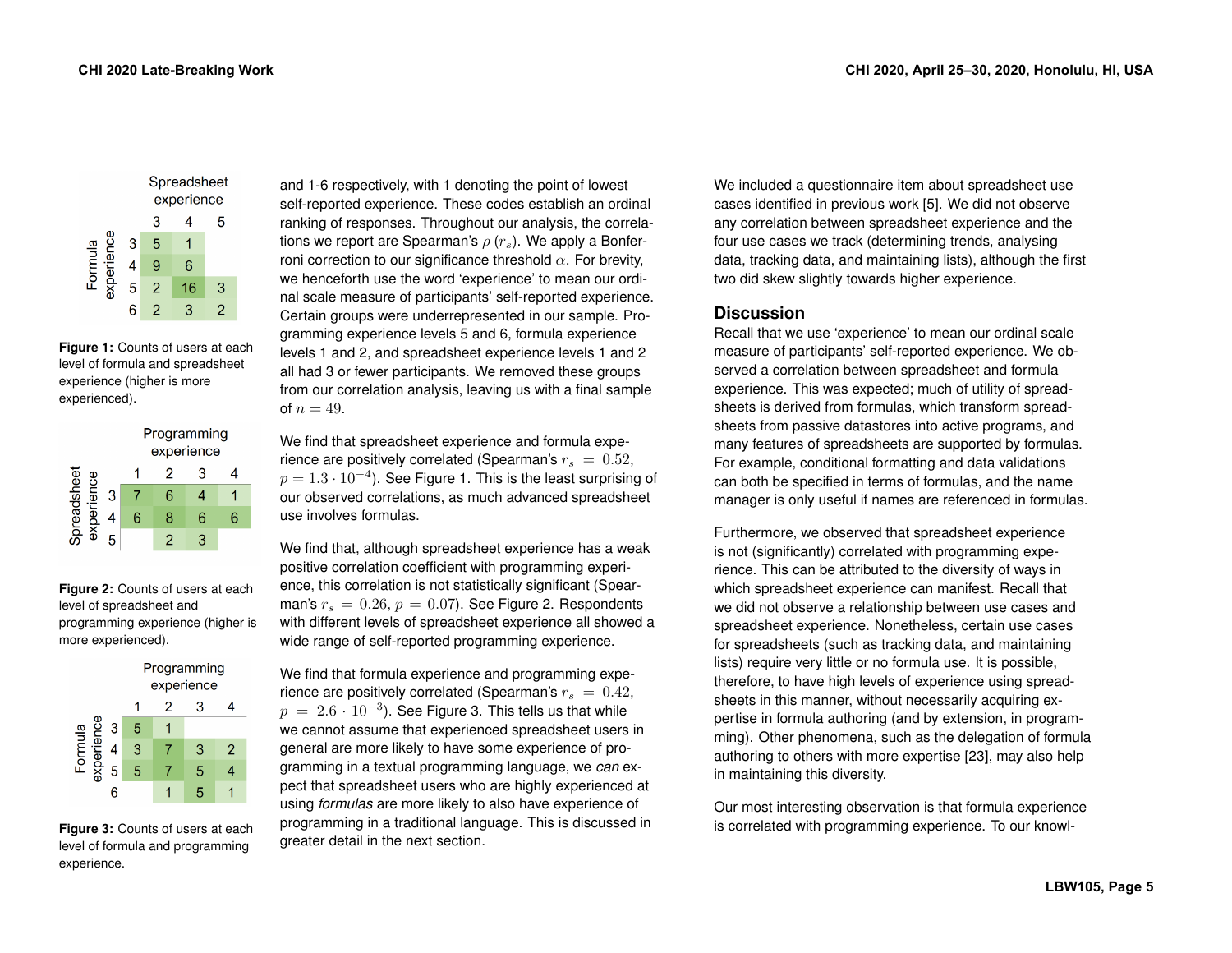edge, we are the first to observe this phenomenon. There are multiple potential explanations for this. One possibility is that there is a direct causal link between the acquisition of formula expertise and programming expertise. That is, if a spreadsheet user has pre-existing expertise in a traditional programming language, they are able to immediately translate that into higher expertise in formula authoring. Computing education research has shown that acquiring expertise in a second programming language is considerably easier than the first [\[29\]](#page-8-15), due to the pre-existence of suitable mental models (e.g., notional machines [\[12\]](#page-7-11)). Conversely, pre-existing expertise in formula authoring may help users acquire expertise in traditional programming languages.

Another possibility is that there is an underlying causal factor that prompts expertise acquisition in both formulas and traditional programming. Such an underlying factor may either be intrinsic or extrinsic. Aghaee et al. [\[1\]](#page-7-12) have provided a personality-based account for intrinsic motivation in enduser programming. In particular, their research shows that certain personality profiles (which may be characterised as artistry, bricoleurism, and technophilia) are intrinsically predisposed to programming. Extrinsic factors may include problems in the user's work domain or personal life that can only be solved through the acquisition of programming skill. For instance, Sarkar and Gordon [\[28\]](#page-8-0) found that skill acquisition in spreadsheets was often motivated by specific workplace problems.

These possibilities, i.e., mechanisms of influence between formula expertise, programming expertise, and underlying causal factors, are not mutually exclusive. Indeed, they are likely to interplay with each other. People may traverse a variety of paths through these, with different needs. For example, one person may learn traditional programming due to a workplace need, and then translate that into formula expertise. Another may learn spreadsheet formulas due to an intrinsic interest in spreadsheets, and then apply that knowledge to traditional programming. The nature of this interplay is likely to be highly nuanced and individualistic. In future work, it would be interesting to explore how this knowledge is acquired and transferred across different programming paradigms.

A limitation of our study was that we initially designed the survey as an interview recruitment tool. We wished to interview participants about how they learnt to use spreadsheets. We designed the survey to help us recruit participants with a range of spreadsheet and programming expertise. Thus we did not include items that would have enabled us to make causal inferences. Nonetheless, we found an interesting pattern that suggests a relationship between spreadsheet and programming experience. In future, we may obtain greater understanding of this relationship with results from our interviews.

## **Conclusion**

Our paper explores the understudied relationships between experience in traditional programming and end-user programming, particularly in spreadsheets. Our study recognises that end-user programming systems and their users do not exist in isolation; there are relevant experiences from outside these systems that may strongly influence them, or be influenced by them. It is a simple premise that has not previously been shown through quantitative data. In our survey sample, we have found that experience in spreadsheet formula usage is correlated with experience in programming in a traditional language. We have discussed multiple possible relationships between experience in traditional programming and formula authoring. It would be worthwhile to explore this trend using a redesigned survey and a larger sample size.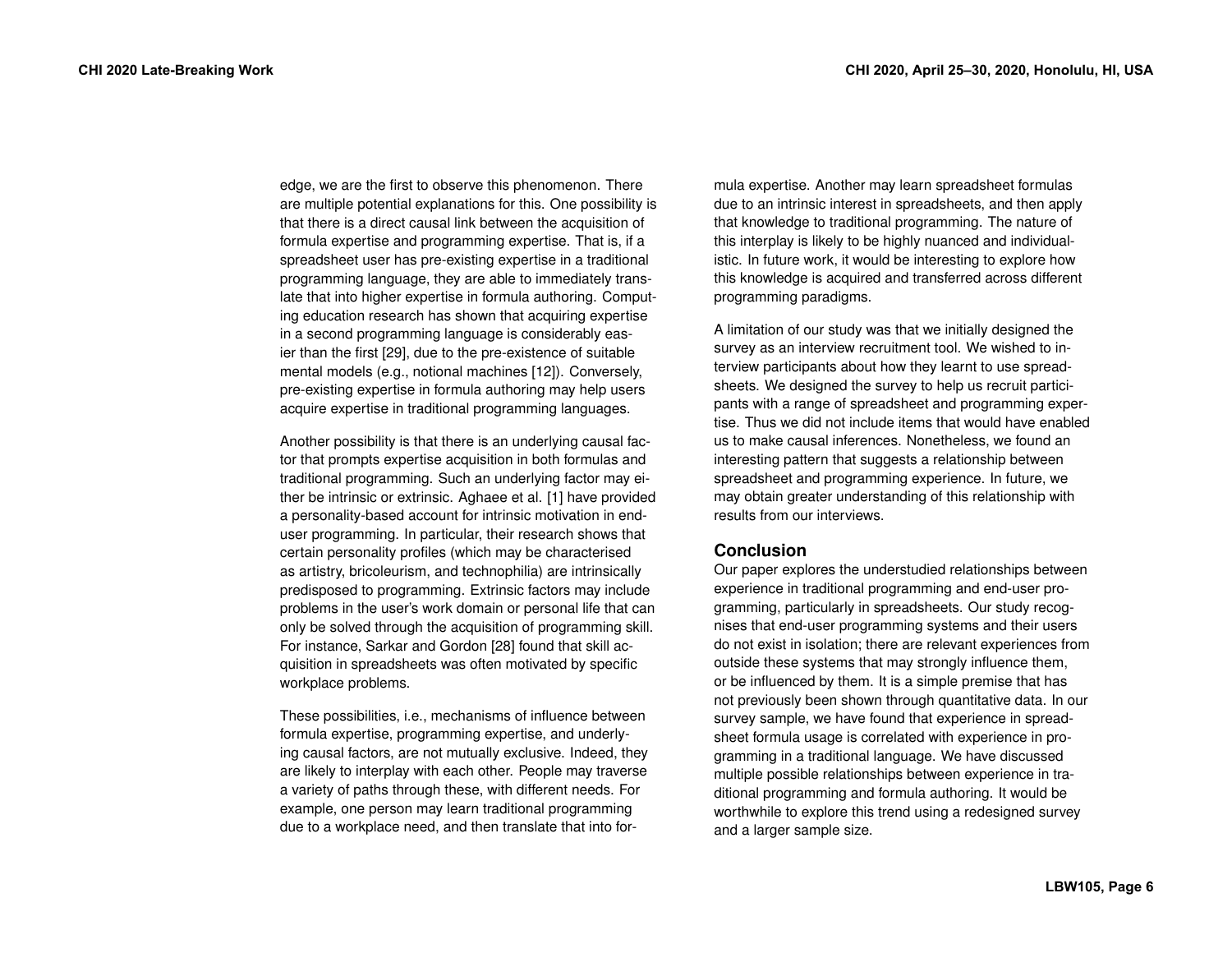# **REFERENCES**

- <span id="page-7-12"></span>[1] Saeed Aghaee, Alan F Blackwell, David Stillwell, and Michal Kosinski. 2015. Personality and intrinsic motivational factors in end-user programming. In *2015 IEEE Symposium on Visual Languages and Human-Centric Computing (VL/HCC)*. IEEE, 29–36.
- <span id="page-7-0"></span>[2] Titus Barik, Kevin Lubick, Justin Smith, John Slankas, and Emerson Murphy-Hill. 2015. Fuse: a reproducible, extendable, internet-scale corpus of spreadsheets. In *Proceedings of the 12th Working Conference on Mining Software Repositories*. IEEE Press, 486–489.
- <span id="page-7-6"></span>[3] Gunnar Rye Bergersen and Jan-Eric Gustafsson. 2011. Programming skill, knowledge, and working memory among professional software developers from an investment theory perspective. *Journal of individual Differences* (2011).
- <span id="page-7-8"></span>[4] Gunnar R Bergersen, Dag IK Sjøberg, and Tore Dybå. 2014. Construction and validation of an instrument for measuring programming skill. *IEEE Transactions on Software Engineering* 40, 12 (2014), 1163–1184.
- <span id="page-7-10"></span>[5] Judith Borghouts, Andrew D. Gordon, Advait Sarkar, Kenton P. O'Hara, and Neil Toronto. 2019. Somewhere Around That Number: An Interview Study of How Spreadsheet Users Manage Uncertainty. *CoRR*  abs/1905.13072 (2019). <http://arxiv.org/abs/1905.13072>
- <span id="page-7-4"></span>[6] Robert L Campbell, Norman R Brown, and Lia A DiBello. 1992. The programmer's burden: developing expertise in programming. In *The psychology of* 
	- *expertise*. Springer, 269–294.
- <span id="page-7-5"></span>[7] Michelene TH Chi. 2006. Laboratory methods for assessing experts' and novices' knowledge. *The*

*Cambridge handbook of expertise and expert performance* (2006), 167–184.

- <span id="page-7-1"></span>[8] Parmit K Chilana, Celena Alcock, Shruti Dembla, Anson Ho, Ada Hurst, Brett Armstrong, and Philip J Guo. 2015. Perceptions of non-CS majors in intro programming: The rise of the conversational programmer. In *2015 IEEE Symposium on Visual Languages and Human-Centric Computing (VL/HCC)*. IEEE, 251–259.
- <span id="page-7-2"></span>[9] Parmit K Chilana, Rishabh Singh, and Philip J Guo. 2016. Understanding conversational programmers: A perspective from the software industry. In *Proceedings of the 2016 CHI Conference on Human Factors in Computing Systems*. ACM, 1462–1472.
- <span id="page-7-3"></span>[10] Simon P Davies. 1994. Knowledge restructuring and the acquisition of programming expertise. *International Journal of Human-Computer Studies* 40, 4 (1994), 703–726.
- <span id="page-7-7"></span>[11] Brian Dorn and Mark Guzdial. 2010. Learning on the job: characterizing the programming knowledge and learning strategies of web designers. In *Proceedings of the SIGCHI Conference on Human Factors in Computing Systems*. ACM, 703–712.
- <span id="page-7-11"></span>[12] Benedict Du Boulay. 1986. Some difficulties of learning to program. *Journal of Educational Computing Research* 2, 1 (1986), 57–73.
- <span id="page-7-9"></span>[13] David Dunning. 2011. The Dunning–Kruger effect: On being ignorant of one's own ignorance. In *Advances in experimental social psychology*. Vol. 44. Elsevier, 247–296.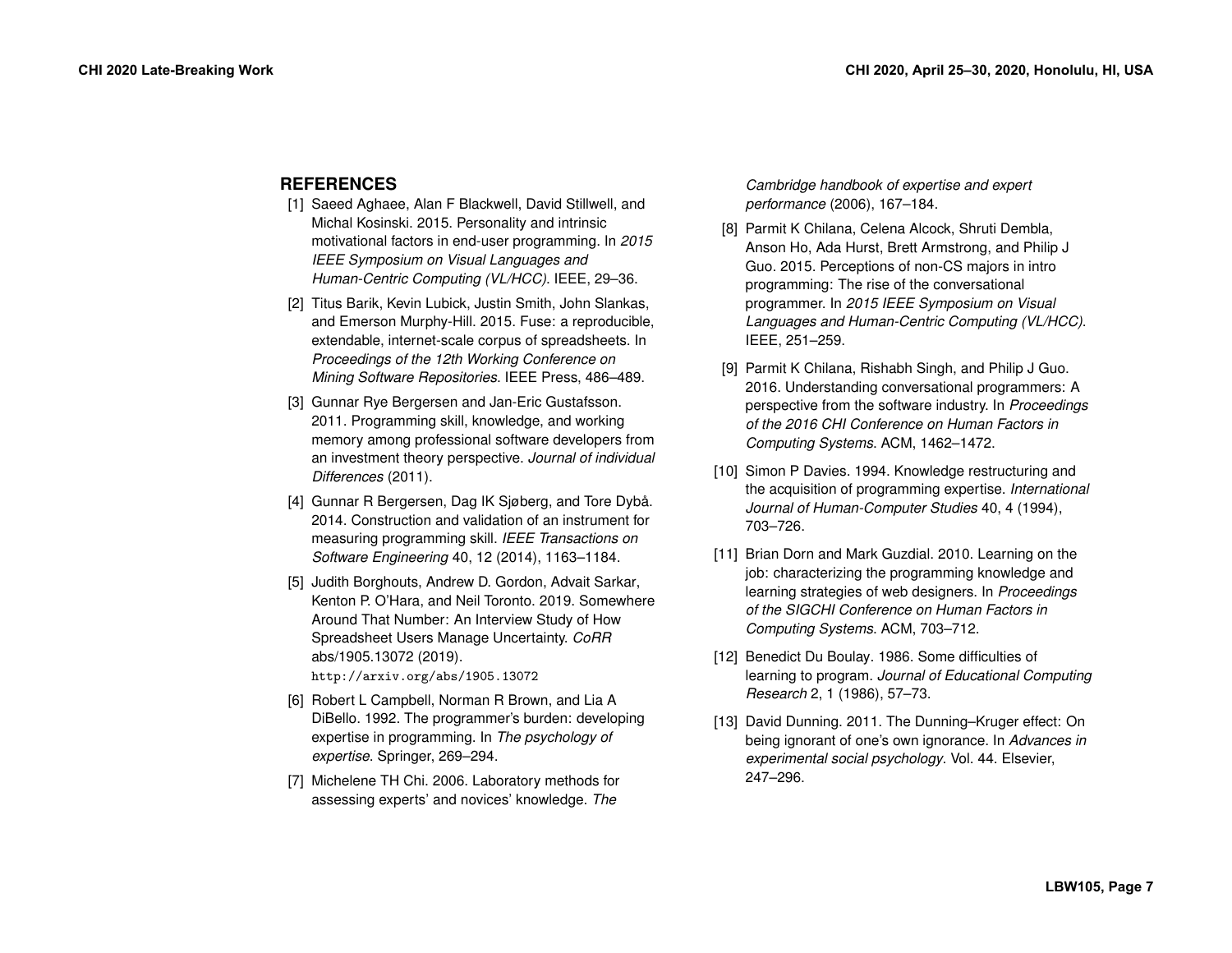- <span id="page-8-13"></span>[14] Janet Feigenspan, Christian Kästner, Jörg Liebig, Sven Apel, and Stefan Hanenberg. 2012. Measuring programming experience. In *2012 20th IEEE International Conference on Program Comprehension (ICPC)*. IEEE, 73–82.
- <span id="page-8-7"></span>[15] Thomas A Grossman. 2007. Spreadsheet engineering: A research framework. *arXiv preprint arXiv:0711.0538*  (2007).
- <span id="page-8-12"></span>[16] Felienne Hermans, Martin Pinzger, and Arie van Deursen. 2015. Detecting and refactoring code smells in spreadsheet formulas. *Empirical Software Engineering* 20, 2 (2015), 549–575.
- <span id="page-8-3"></span>[17] Felienne Hermans and Marileen Smit. 2018. Explicit Direct Instruction in Programming Education. In *Proceedings of the 29th Annual Conference of the Psychology of Programming Interest Group (PPIG 2018)*. 86–93.
- <span id="page-8-11"></span>[18] Michael P Kerr and Stephen J Payne. 1994. Learning to use a spreadsheet by doing and by watching. *Interacting with Computers* 6, 1 (1994), 3–22.
- <span id="page-8-9"></span>[19] Barry R Lawson, Kenneth R Baker, Stephen G Powell, and Lynn Foster-Johnson. 2009. A comparison of spreadsheet users with different levels of experience. *Omega* 37, 3 (2009), 579–590.
- <span id="page-8-4"></span>[20] Raymond Lister, Beth Simon, Errol Thompson, Jacqueline L Whalley, and Christine Prasad. 2006. Not seeing the forest for the trees: novice programmers and the SOLO taxonomy. *ACM SIGCSE Bulletin* 38, 3 (2006), 118–122.
- <span id="page-8-8"></span>[21] Wendy E Mackay. 1990. Patterns of sharing customizable software. In *Proceedings of the 1990 ACM conference on Computer-supported cooperative work*. ACM, 209–221.
- <span id="page-8-6"></span>[22] TJ McGill and MW Dixon. 2001. Spreadsheet knowledge: An exploratory study. (2001).
- <span id="page-8-1"></span>[23] Bonnie A Nardi and James R Miller. 1990. An ethnographic study of distributed problem solving in spreadsheet development. In *Proceedings of the 1990 ACM conference on Computer-supported cooperative work*. ACM, 197–208.
- <span id="page-8-2"></span>[24] Seymour Papert. 1980. *Mindstorms: Children, computers, and powerful ideas*. Basic Books, Inc.
- <span id="page-8-5"></span>[25] Marian Petre. 2009. Insights from expert software design practice. In *Proceedings of the the 7th joint meeting of the European software engineering conference and the ACM SIGSOFT symposium on The foundations of software engineering*. ACM, 233–242.
- <span id="page-8-10"></span>[26] Peter Reimann and C Neubert. 2000. The role of self-explanation in learning to use a spreadsheet through examples. *Journal of Computer Assisted Learning* 16, 4 (2000), 316–325.
- <span id="page-8-14"></span>[27] Advait Sarkar. 2015. The impact of syntax colouring on program comprehension. In *Proceedings of the 26th Annual Conference of the Psychology of Programming Interest Group (PPIG 2015)*. 49–58.
- <span id="page-8-0"></span>[28] Advait Sarkar and Andrew D Gordon. 2018. How do people learn to use spreadsheets? (Work in progress). In *Proceedings of the 29th Annual Conference of the Psychology of Programming Interest Group (PPIG 2018)*. 28–35.
- <span id="page-8-15"></span>[29] Jean Scholtz and Susan Wiedenbeck. 1990. Learning second and subsequent programming languages: A problem of transfer. *International Journal of Human-Computer Interaction* 2, 1 (1990), 51–72.